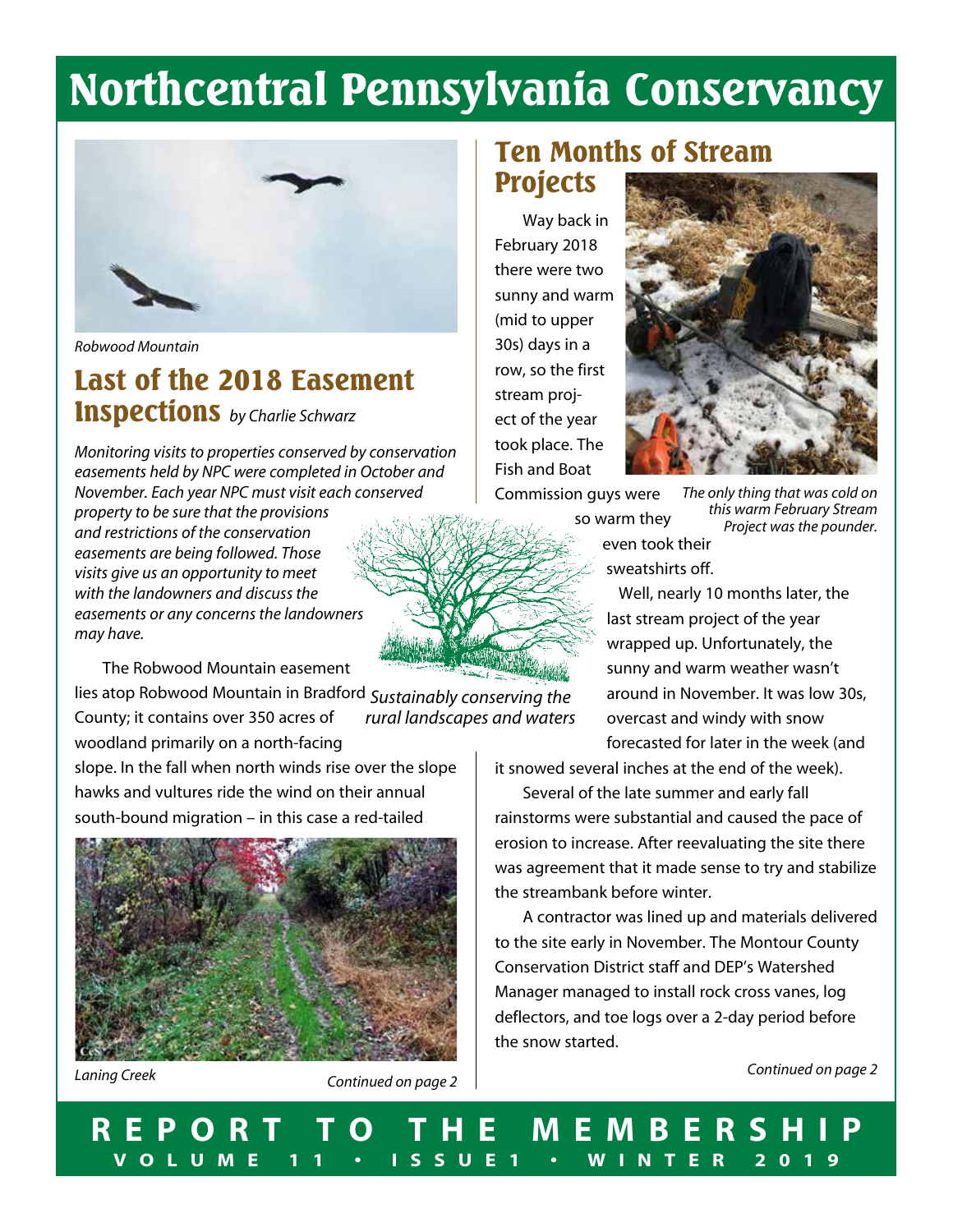## Last of the 2018... *Continued from front page* Ten Months of...

hawk and a turkey vulture.

Also in Bradford County, the Laning Creek property consists of farm field and woodland. Some of the woodland consists of abandoned farm fields that reverted to woodland and some old fields that were planted with tree seedlings. The landowner is interested in managing the property for wildlife and has established food plots in some of the old fields and along one of the old roads on the property.

There's always something interesting to see during NPC's monitoring visits – what will 2019 hold?

### Trees Along Streams

At the end of 2017 NPC applied for a grant to plant forested riparian buffers. The grant was awarded in the spring of 2018 and implementation got underway in December of 2018.

A riparian buffer is the area of ground right along the streambank. The grant is to plant trees and shrubs along the stream to help improve water quality. The trees and shrubs will do this in a couple of different ways.

- The trees' roots will help hold soil in place so it doesn't wash away into the stream, keeping the water cleaner.
- When the stream's water level starts to go up because of rain or snowmelt and spreads into the riparian buffer, the trees and shrubs will slow down the speed of the water. The slower the water is moving, the less likely the water will wash away soil. Slower moving water is also more likely to absorb into the ground, filling the groundwater aquifer.
- The trees and shrubs in the riparian buffer will also help slow down rain water or snow melt flowing across land towards the stream. Again, this slower moving water will have more time to be absorbed and fill groundwater aquifers and is less likely to cause soil to wash away, causing erosion.

*Continued on page 3*

*Continued from front page*

Unlike the job in February, they weren't shedding sweatshirts because of how warm it was. They were looking in their trucks for more layers to put on.

At least one project a year has equipment hiccups. Of course this was the one. The logs are held in place using rebar. You use a gas powered drill to put a hole in the log and what looks like a gas powered jack hammer with a driving head to pound the rebar in, generally referred to as "the pounder." The gas powered drill was being temperamental, but the pounder was having real fits. This caused some concern since the alternative to the pounder is a human powered sledge hammer.

Pounding the rebar with the sledge hammer is far slower than the pounder (no offense to anyone who has pounded rebar for us with a sledge hammer). Since we knew the snowstorm was a possibility things had to get done in the two-days. Certain things had to be in place so some grading work could get done and things at the site readied for winter before the snow started. We didn't have time to pound all the rebar with a sledge hammer. The pounder managed to get it all done, even with multiple stops and re-starts.

It was snowing when they were loading up and leaving the site, but the work that needed to get done got done. The pounder has already spent some quality time with a mechanic and is ready to go for 2019.



*Brooke starting the pounder.*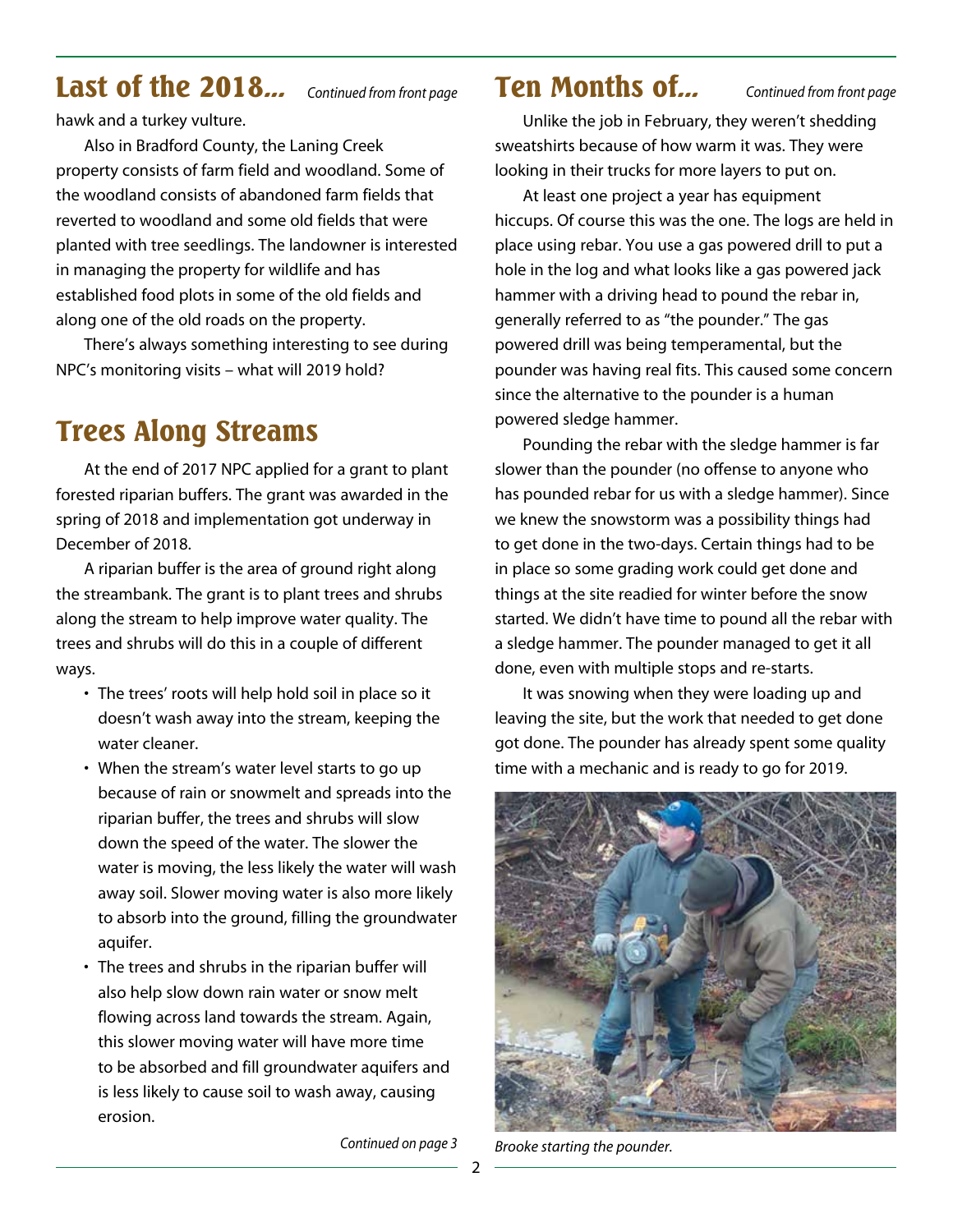

*Keystone 25 speakers*

### Keystone Fund Celebrates 25 Years in Lycoming County

On October 24, 2018, NPC hosted a celebration of 25 years of the Keystone Fund working in Lycoming County. The event, held at the Little League Baseball Museum in South Williamsport, was well attended. Several organization members, as well as municipality and borough staff and administrators, were on hand to witness the event and speak about how the fund supported their many projects. With the support of the Keystone Fund borough projects, building renovations and other administrative needs were filled and completed.

Some of the municipalities supported by the Fund are Montoursville Borough, Muncy Creek Township, South Williamsport Borough and the City of Williamsport to name a few. Organizations sustained by the Fund are The Lycoming County Historical Society, Peter J. McGovern Little League Baseball Museum, and the James V. Brown Library. NPC also received a grant from the Keystone Fund to use on projects such as the West Branch Susquehanna Stewardship and Conservation Plan, as well as the Lower West Branch Susquehanna River Corridor Plan. Also in attendance were Senator Gene Yaw, and Representative Garth Everett who both spoke about the ways in which the Keystone Fund is working in Lycoming County.

### Trees Along...

*Continued from page 2*

 Another benefit to slowing water before it flows into a stream is you're giving any dirt or sediment in the water to settle out in the riparian buffer instead of flowing into the stream.

About 3-acres were planted in Montour County in December. There are many more acres in several other counties in the planning stages for 2019.

This is another project of partners. The funding is coming from the Pennsylvania Department of Conservation and Natural Resources, the Bureau of Forestry's Service Foresters are involved in reviews, the County Conservation Districts are working with interested landowners, and Pennsylvania Fish and Boat Commission and Pennsylvania Department of Environmental Protection are providing input on sites where streambank stabilization work has been done or is being considered. NPC is keeping all the hula hoops moving and the grant funds accounted for.



*Biddle 2018*



*Don't forget to follow us on Facebook!* www.facebook.com/NPConservancy/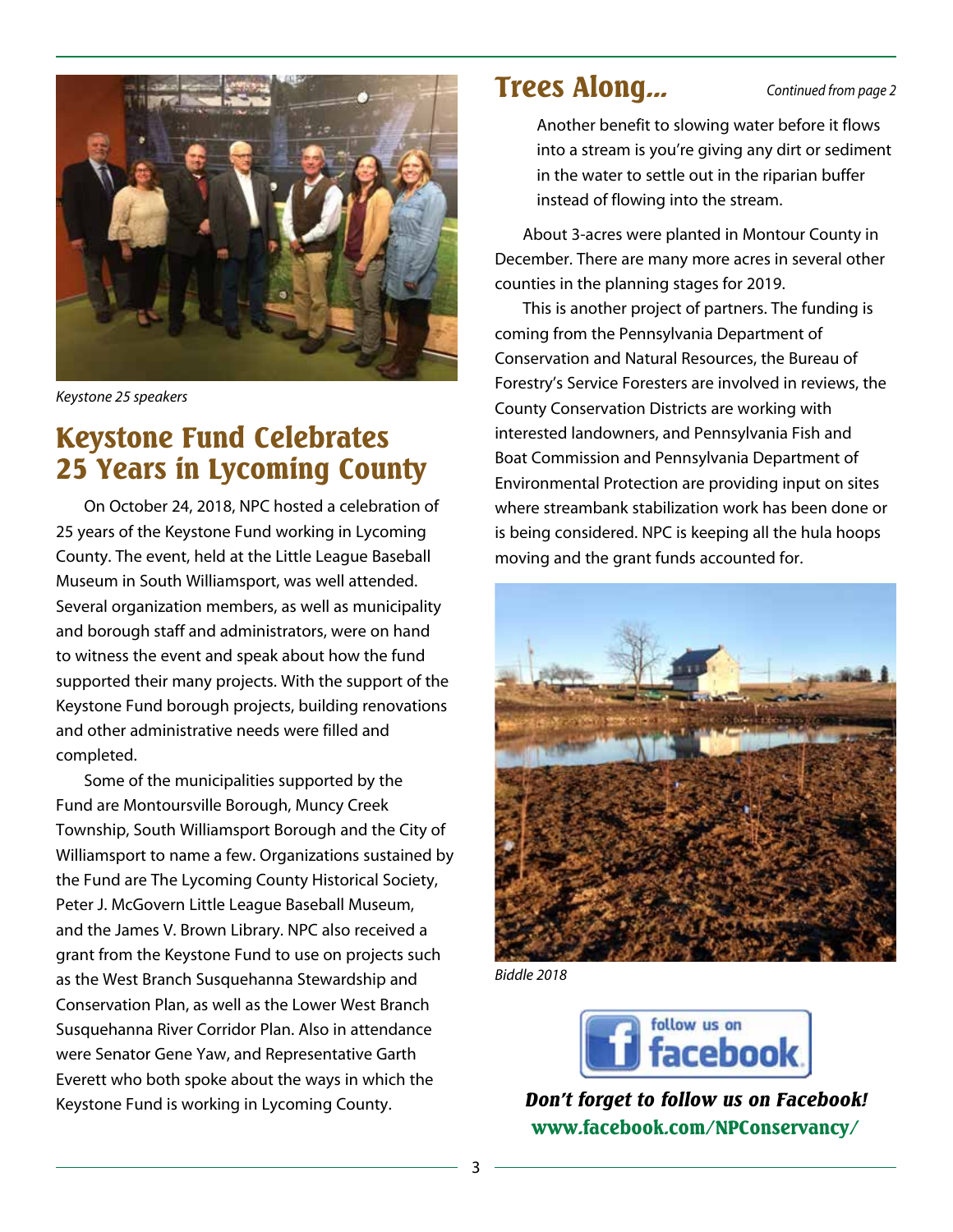

*Looking for invasive vegetation on the John F. Logue easement*

### Invasive Exotic Vegetation

*by Charlie Schwarz*

Invasive exotic vegetation has become a major problem in forested and aquatic habitats. They compete with native vegetation and, in many cases, provide little if any benefits to wildlife. Although white-tailed deer and other plant-eaters can severely impact the abundance of native wildflowers, shrubs and tree seedlings, these herbivores usually have a minimal impact on invasive species – if they eat them at all.



*Asiatic honeysuckles*

Invasive plants are beginning to have an adverse impact on forest productivity by out competing native tree seedlings whenever trees are cut. The worst of the invasives in northcentral Pennsylvania are (in no particular order) three species of Asiatic honeysuckles, Japanese barberry, autumn olive and Japanese stiltgrass.



*Japanese barberry*

The owners of a 100 plus acre property conserved with NPC are concerned about the invasive species that are beginning to occupy portions of their woodland. Autumn olive that has been growing on the edge of a small field has begun growing in open areas in a recent timber sale. Japanese barberry has been growing in an open area near an old homestead and is spreading into the forest. At the same time Asiatic honeysuckles are now growing on the periphery of a wetland.

In December NPC met with the landowner, a consulting forester, the Pennsylvania Bureau of

*Continued on page 5*



*Japanese stiltgrass*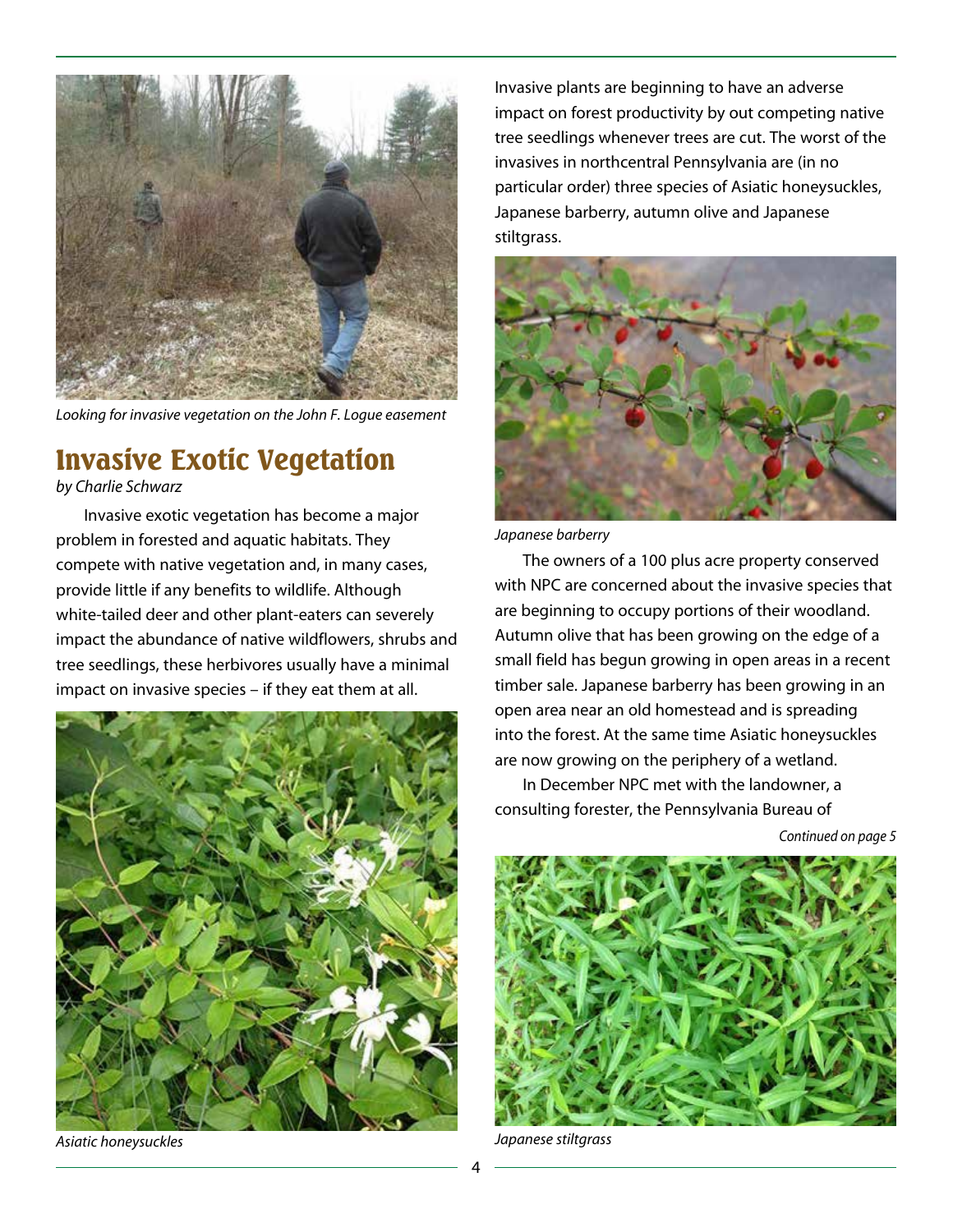### Invasive Exotic... *Continued from page 4*

Forestry's Service Forester, and a field person with the U.S. Department of Agriculture to examine sites on the property where invasive vegetation is becoming a problem. The landowners have contracted with the consulting forester to undertake control of the invasives; part of the cost may be reimbursed under a program of the U.S. Department of Agriculture. This will not be a one-time undertaking since the seeds of the invasive vegetation persist in the soil for several years and seed sources will persist on adjacent properties.

The the Pennsylvania Department of Conservation and Natural Resources **(https://www.dcnr.pa.gov/ Conservation/WildPlants/InvasivePlants/Pages/ default.aspx)** notes that invasive plants are those that:

- Are not native to an area
- Spread quickly
- Cause economic or environmental harm, or harm to human health
- They can be:
- Trees
- Shrubs
- Vines
- Grasses
- Flowers

Invasive plants have been brought into areas, and this can happen accidentally or on purpose. They are often referred to as "exotic," "alien," "introduced,"



*Autumn olive*

or "non-native" species.

In their natural range, these plants are limited by factors that keep them in balance including pests, herbivores, or diseases. However, when introduced into an area where these limitations are absent, some species can become invasive.

While the species may differ, invasive plants have some things in common that make them aggressive and difficult to control:

- Ability to grow in many conditions
- Rapid growth
- Ability to exploit and colonize disturbed ground
- Ability to thrive in high nutrient conditions (i.e. excess fertilizers)
- Reproduce rapidly by roots and shoots. If spread by seed, produce numerous seeds that disperse and sprout easily
- Having roots and rhizomes with large food reserves
- Ability to survive and reproduce under adverse conditions
- Having high photosynthetic rates "greening up" earlier in the spring than natives gives these plants an competitive advantage
- Lack of natural predators, pathogens, and parasites

### *Did you know NPC can accept credit card payments online through Paypal?*

Did you know NPC can accept



credit card payments online through Stripe and PayPal? You don't need to have a Stripe or PayPal account, just your credit card information. You can use this to register for events, to make donations, and to set-up a recurring monthly payment if you like to spread your gift out over the year.

*If you have included NPC in your will, please let us know so that that we may thank you during your lifetime.*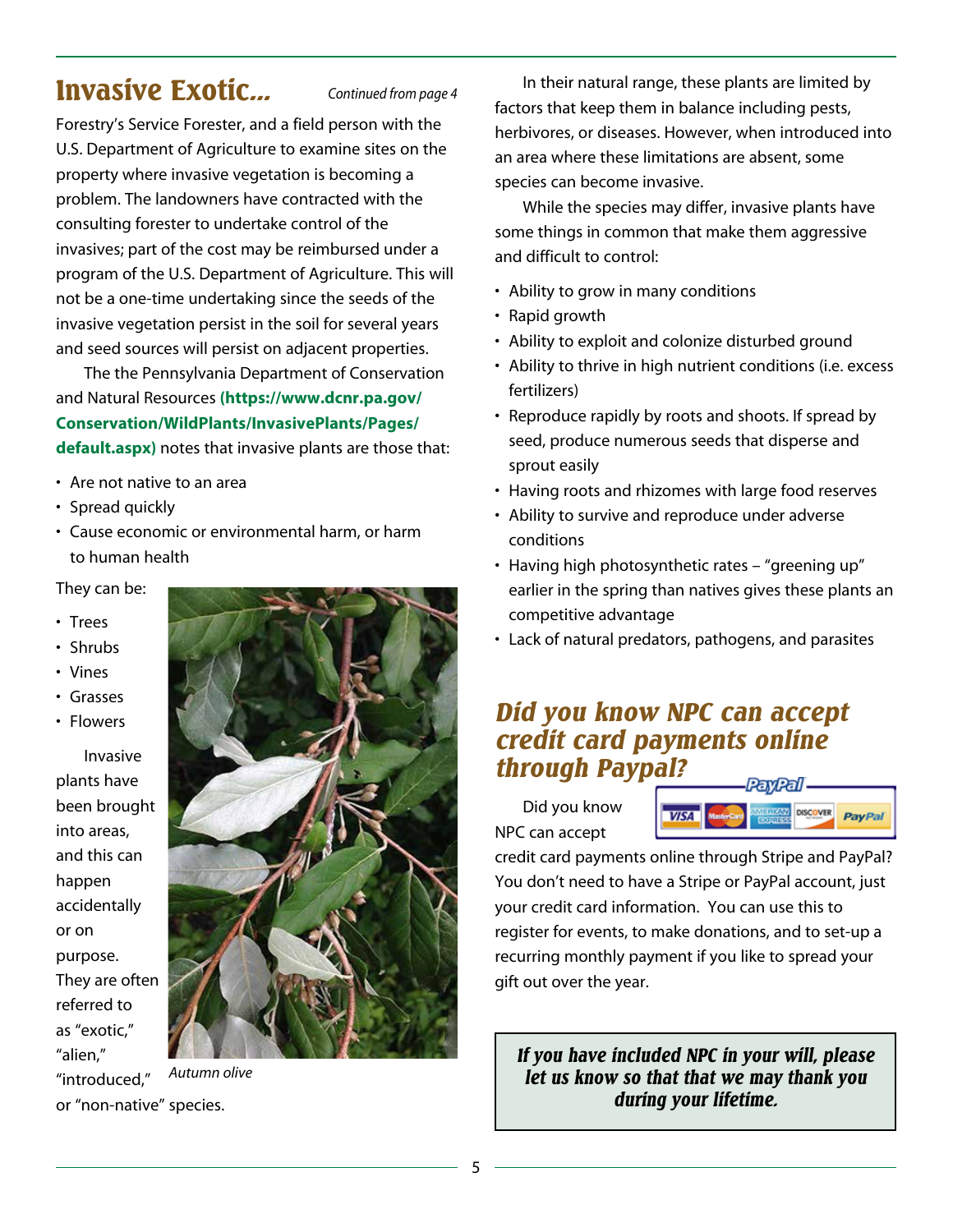### DONATIONS & CONTRIBUTIONS • October 1 to December 31, 2018

### MEMBERSHIPS

ELK (\$5000) George & Shirley **Durrwachter** 

> BOBCAT (\$1000)

Jesse Butterfield Jerry & Joy Walls

#### BLACK BEAR (\$500-\$999)

Dr. & Mrs. Daniel R. Gandy Green Packaging, Inc. Dr. Kim Herrman Mel & Susan Lewis Marty & Wendy **McCormick** Walter & Trisha Nicholson James & Cheryl Redmond Alan Viani & Jane Morgenstern

#### WHITE-TAILED DEER (\$250-\$499)

Ed & Linda Alberts Malcolm Barlow Jonathan Bastian James W. & Cynthia Mengel Bower Mary Brandenburg Bruce & Betty Buckle Blair & Mary Carbaugh John M. Confer Adrienne Craig David & Sally Craig Duane & Tina Daniels Alison Diehl Dr. Werner & Anna Martha Fetter

#### WHITE-TAILED DEER (Continued)

Michael R. & Teri H. Fisher Timothy & Deborah Greene Jeffrey & Marie Griffin Mr. & Mrs. Law Groner Ken & Marcia Johnson Susan Joshi Richard Karp Russ Kimura & Denise Hamby Larson Design Group Charles & Hallie Luppert Candace S. Nevel & Ellice Tomlinson Jonathan & Anda Nichols Patterson Lumber Co. Inc. George & Mary Ellen Rodgers Bob & Becky Stoudt & Family

#### BLACK CHERRY (\$100-\$249)

Nancy G. W. Baker Karl K. Baldys Esq. & Karen M. Baldys Carl & Marti Barlett Larry R. Bason, VMD Bastian Tire & Auto Centers E. Lee Bellinger M.D. Rita Bocher Patricia W. Booth Nancy Bower Barry & Nancy Boyer Daniel Brennan Stephen & Stephanie Budman Dr. John & Jean Burks Arnold & Debra Burrows Roger Chilson R. Jeffrey Coup

#### BLACK CHERRY (Continued)

Andra DeHart-Robbins Stephen & Terri Deitrick Doug & Frani Doherty Larry & Maggie Emery Nicole Faraguna Anthony & Elvira Ferraro James Holtzman Stephen & Martha Huddy Tiffani M. Kase Rod & Sue Keller Oscar W. Knade Jr. Lamar Advertising Patricia Lane Allan W. Lugg Robert & Sarah Newcomb Virginia F. Nicholas Pine Creek Outfitters Dr. John & Margaret Piper Joseph H. Radley Ms. Ruth Rode Linda Stein B. J. Van Ess Paul O. & Patricia Wentzler Jane B. Williams Gretchen Yealy Dr. Mel & Gail Zimmerman

#### RED OAK (\$50-\$99)

Donna Amer Ted & Tracey Barbour Lois Block Elizabeth Brobst Dr. & Mrs. Bruce Burns David Bush Robert Calloway John M. & Rhonda D. Carpenter

#### RED OAK (Continued)

Clinton County Economic Partnership and Visitors Bureau Ned Coates & Gayle Peters-Coates Mary Cosgrove Jack & Michele Davidson Glenn Davis Amy DeHart Marian L. Fetter & Mark Kleinfelter Veryl & Linda Frye Margaret Gahr George J. Gard Joan C. Gingrich Bob & Mary Guglielmi Ralph Harnishfeger Donovan Inch John H. Kaercher Mr. & Mrs. Donald King Marcus Kohl Leo Lambert Troy Lauer C. Fred & Judy LaVancher Paul Lumia Bob & Donna McCoy Mr. & Mrs. Charles Moore Thomas & Peachie O'Connor David Pfleegor Susan Post John & Lana Raymond Frances Rodgers Bob Ross Michael & Camille Salvatori Mark Shuman Matt & Kim Smargiasso David & Louise Stone Philip & Barbara Thomas, Sr.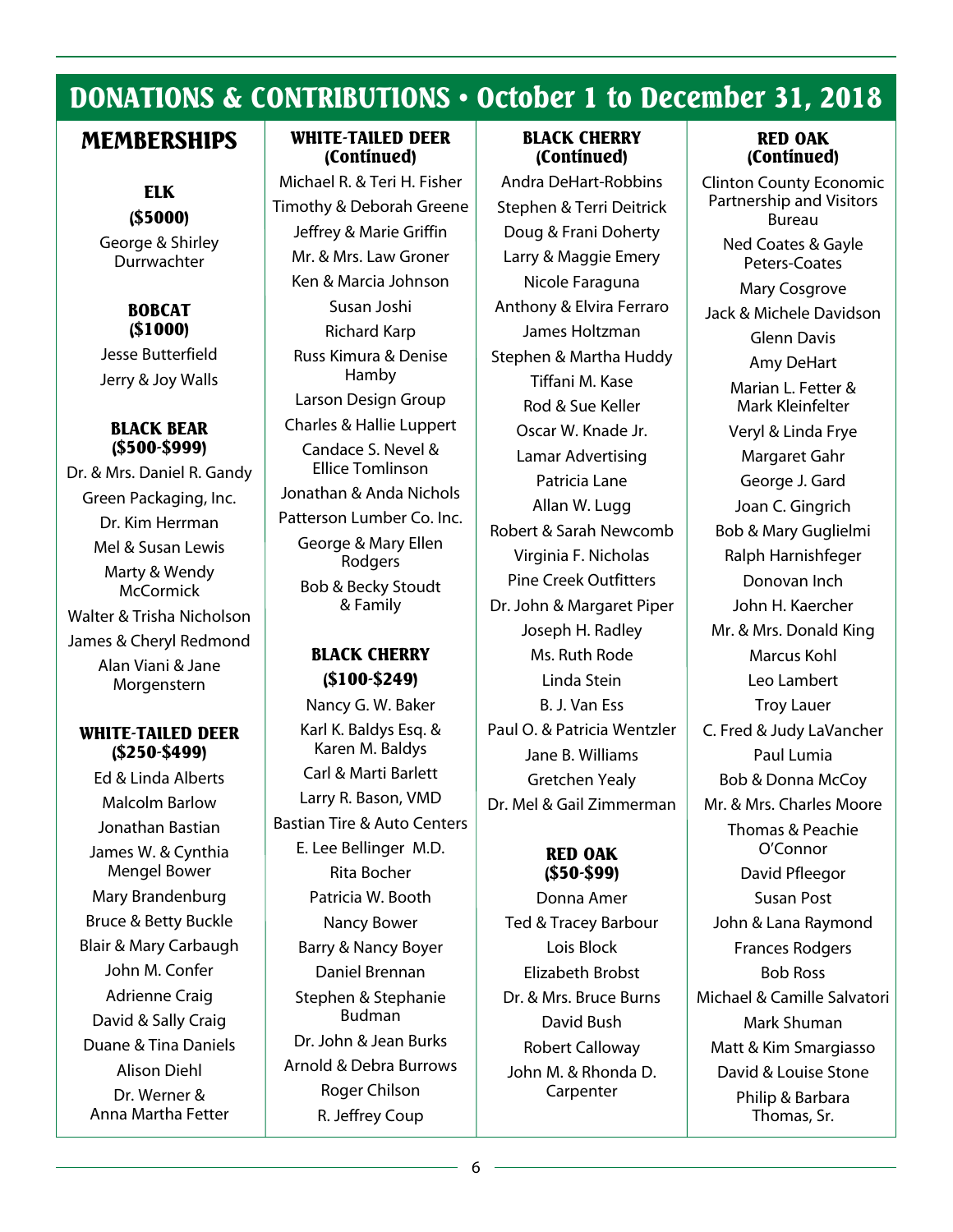### DONATIONS & CONTRIBUTIONS (Continued)

#### RED OAK (Continued)

Vassallo Engineering & Surveying, Inc. Dan & Margery Wurster John E. & Deborah E. Young Drew Zimmerman

#### SUGAR MAPLE (\$35-\$49)

Patty L. Bowman Esq. Toner & Kathy Hollick Jack McKee Bob McKernan

#### WHITE PINE (\$25-\$34)

Bear Hollow Rod & Gun Club Dr. & Mrs. Robert Burns Grant Cavanaugh Michael Ditchfield Jim & Germaine Donahue Elizabeth Brown Dugan David & Carol Durrwachter Rep. & Mrs. Mike Hanna Leon & Rosella Hurst Dr. & Mrs. Mohamed Khalequzzaman Jim & Melanie Lambert Dorothy Maples Deen McKillips Stash & Helene Nawrocki Nancy Paulhamus Stephen & Stephanie Radulski Tink Reish Luke Rodgers Susquehannock Lodge Gail Welsh Armine Wodehouse

#### MATCHING GIFTS

Woodlands Bank Matching a gift from Frances Rodgers

#### **GENERAL** CONTRIBUTIONS

Reneé Carey Roger Chilson Tom Corbett David Family Charitable Foundation Shirley Rightmire

#### YEAR END APPEAL

Carl & Marti Barlett Cedar Run Environmental Services Mike & Donna Bastian Lois Block James W. & Cynthia Mengel Bower Daniel Brennan Elizabeth Brobst Arnold & Debra Burrows Richard & Grace Carey Reneé Carey Edward Cruttenden Alison Diehl Anne Donnelly Elizabeth Brown Dugan Larry & Maggie Emery Dave & Lisa Engle Michael R. & Teri H. Fisher Veryl & Linda Frye Gary Glick Good Times Hunting Club Mr. & Mrs. Law Groner Bonita E. Hannis Gary & Susan Harris Robert & Margaret Hershey

#### YEAR END APPEAL (Continued)

William & Sarmite Judson Mr. & Mrs. Seth Keller Russ Kimura & Denise Hamby Dr. Lester G. Kleckner Oscar W. Knade Jr. Daniel & Barbara Lamade Mel & Susan Lewis Josephine Lewis Wayne & Connie Livingston Herman Logue Jay & Sue McCormick Robert W. & Barbara McCullough, III Laurence F. & Marian H. Miller Dorian Myers Annette & Matthew Nuss Mark & Brenda Oberheim Don & Jean O'Brien Nancy Paulhamus Charles & Diane Plankenhorn John & Wendy Plowman Susan Post James & Cheryl Redmond Phyllis Wise Reynolds Ann F. Rhoads Dennis & Patricia Ringling Frances Rodgers Bill & Ann Roll Bob Ross Harold D. Sausser Stephen & Dorothy **Schopfer** Charles & Helen Schwarz Wayne H. & Carol Scott Sr. Sam Shaheen Mark Shuman

#### YEAR END APPEAL (Continued)

Roy A. Siefert Gary & Karen Spies Richard & Susan Sprout Albert & Judith Styrcula Dick & Carolee Thatcher Rich & Alice Trowbridge Chalmer Van Horn John & Carol Wagner Harry & Becky Webster Skip & Linda Wieder Jane B. Williams Bill & Pam Worobec Dorothy Yannaccone John E. & Deborah E. Young Dr. Mel & Gail Zimmerman

#### **MEMORIAL** CONTRIBUTIONS

In memory of Donald Huff Richard & Grace Carey

In memory of Nathan Grenoble Richard & Grace Carey

In memory of Len Richards Maureen McClure

In memory Dave Smith Roy A. Siefert

In memory of Barb Kilgus Tom & June Zimmerman



*Thank You...to all those who continue to support the work of the Northcentral Pennsylvania Conservancy*